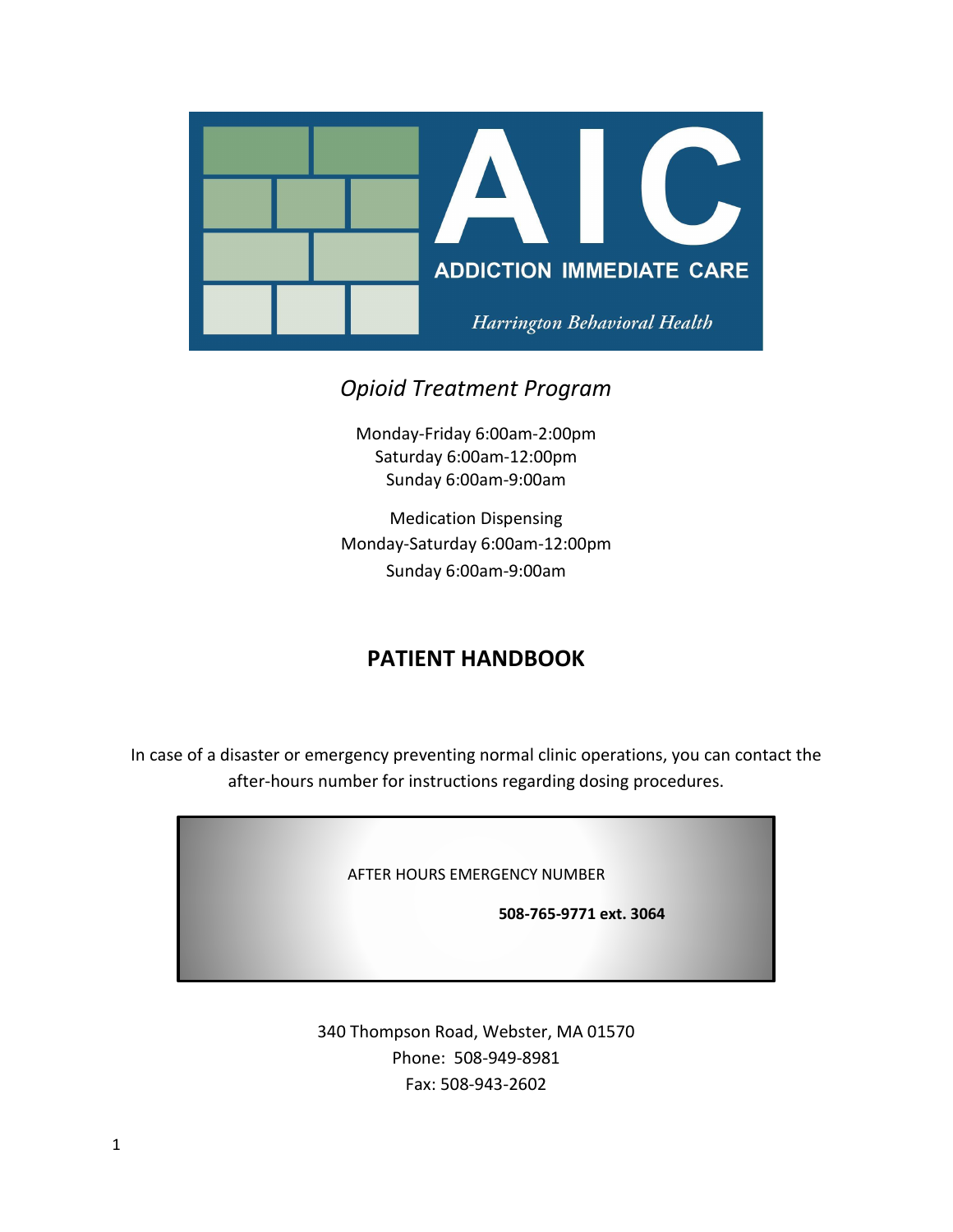# **AIC Patient Handbook**

# **Table of Contents**

<span id="page-1-1"></span><span id="page-1-0"></span>

| <b>Contents</b>                                     |                              |
|-----------------------------------------------------|------------------------------|
| <b>AIC Patient Handbook</b>                         | $\overline{2}$               |
| <b>Table of Contents</b>                            | $\overline{2}$               |
| Welcome                                             | 5                            |
| <b>Program Description</b>                          | 5                            |
| Service Delivery Staff                              | 6                            |
| <b>Types of Services</b>                            | 6                            |
| Medication Assisted Treatment (MAT)                 | 6                            |
| Rapid Assessment of Patients                        | 6                            |
| <b>Medication Evaluation</b>                        | 6                            |
| <b>Medication Management</b>                        | 6                            |
| Therapy                                             | 6                            |
| <b>Group Counseling</b>                             | 7                            |
| <b>Scheduled Appointments</b>                       | 7                            |
| <b>Overall Hours of Program Operation</b>           | 7                            |
| <b>Orientation Materials</b>                        | 7                            |
| <b>Treatment Options</b>                            | 7                            |
| <b>Payment Options</b>                              | 7                            |
| <b>Delinquent Accounts</b>                          | 8                            |
| Fee Policy                                          | 8                            |
| Eligibility for Services and Needs Assessment       | Error! Bookmark not defined. |
| <b>Admission to Program Requirements</b>            | 8                            |
| The Nature of Opiate Addiction                      | 9                            |
| Risks and Benefits of Medication Assisted Treatment | 9                            |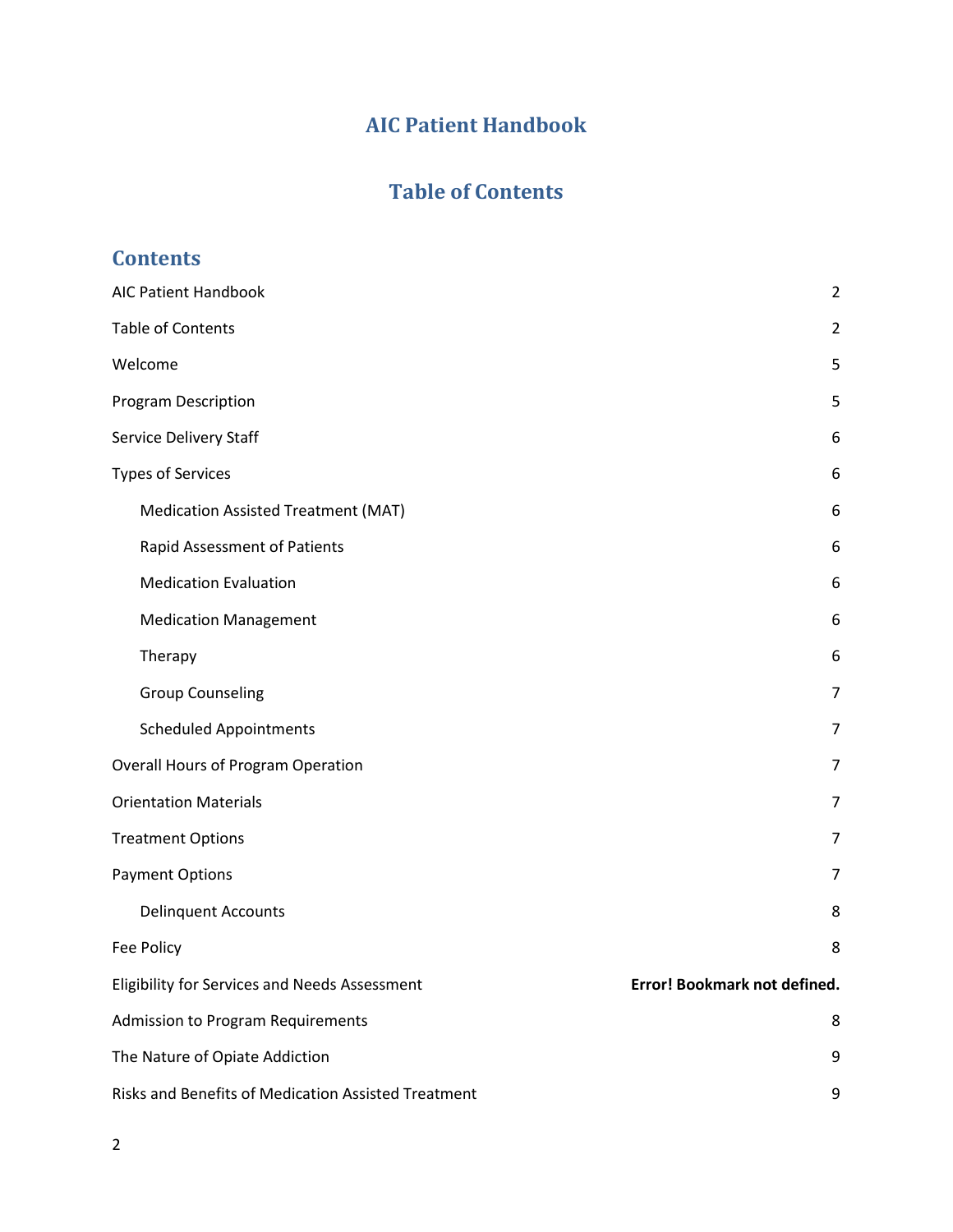| Restrictive Criteria for Receipt of Specific Services | 11 |
|-------------------------------------------------------|----|
| <b>Scheduling Restrictions</b>                        | 11 |
| Aftercare and Follow Up                               | 11 |
| <b>Family Support Options</b>                         | 12 |
| Pregnancy/Parenthood                                  | 12 |
| <b>Take-Home Medications</b>                          | 12 |
| Revocation of Take-Home Medication                    | 13 |
| Locked Storage Containers                             | 13 |
| <b>Treatment Phases</b>                               | 13 |
| <b>General Medical Care</b>                           | 14 |
| Hospitalization                                       | 14 |
| Psychiatric Care                                      | 14 |
| <b>Infection Control</b>                              | 14 |
| Methadone                                             | 15 |
| <b>Dosing Rules</b>                                   | 15 |
| <b>Vomiting Your Dose</b>                             | 15 |
| <b>Missed Doses</b>                                   | 15 |
| Late Dosing                                           | 15 |
| <b>Guest Dosing</b>                                   | 16 |
| Procedures Regulating Access to Patient Records       | 16 |
| Program Fundamental Rules                             | 16 |
| <b>Violent Acts</b>                                   | 16 |
| Weapons                                               | 16 |
| <b>Drug Dealing</b>                                   | 16 |
| <b>Unacceptable Behaviors</b>                         | 17 |
| Communicating a Threat                                | 17 |
| <b>Prohibited Acts</b>                                | 17 |
| Harassment                                            | 17 |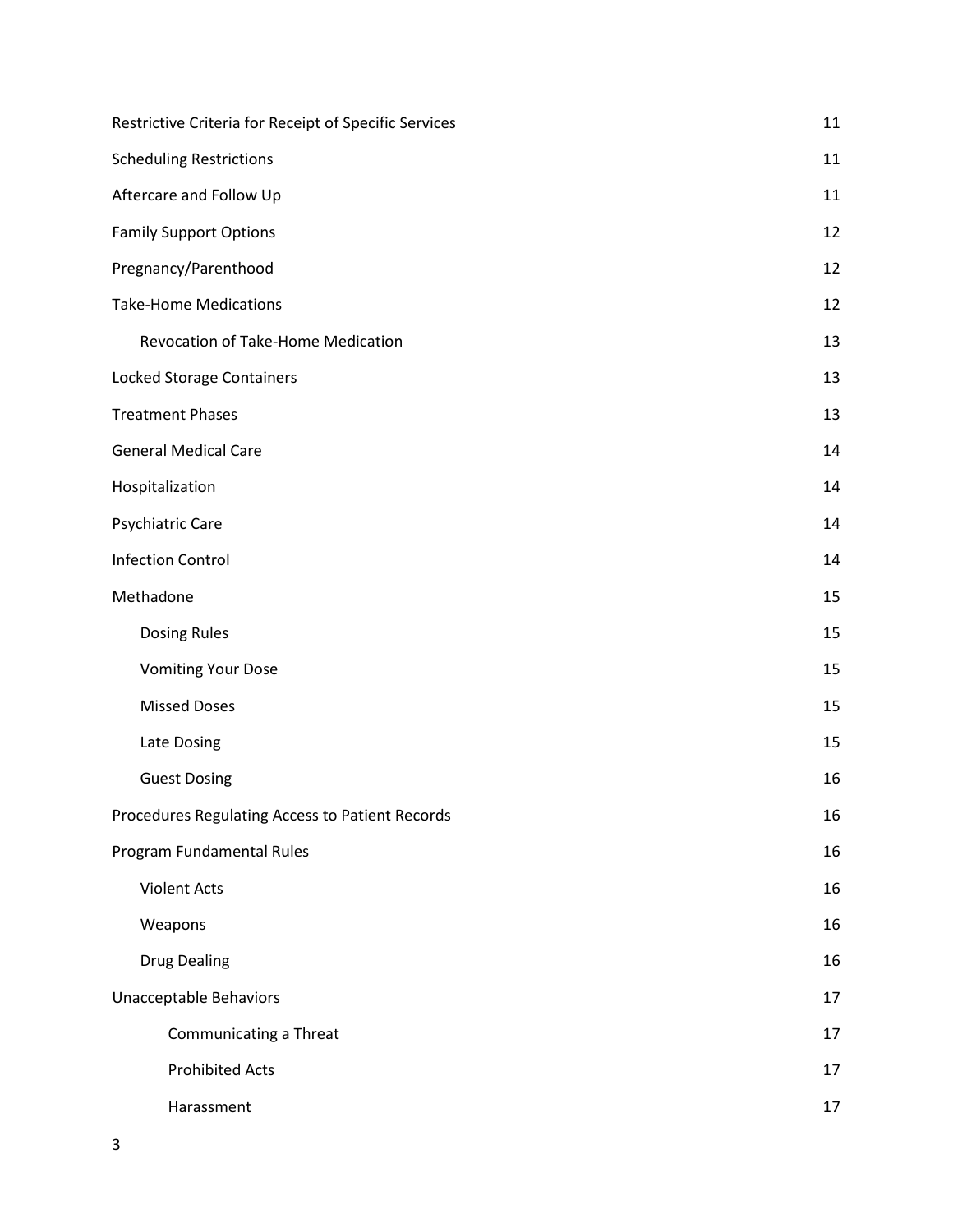| Over the Counter Drugs                                                 | 17                           |
|------------------------------------------------------------------------|------------------------------|
| Confidentiality                                                        | 17                           |
| Under the Influence                                                    | 17                           |
| Passing of Items                                                       | 17                           |
| Lock Boxes                                                             | 17                           |
| Appearance                                                             | 17                           |
| Loitering Policy                                                       | 17                           |
| Tobacco                                                                | 18                           |
| AIC Closing Procedures for Severe Weather, Holiday and Facility Issues | 18                           |
| Policies Practices & Procedures for Disabled Patients                  | 18                           |
| <b>Complaints and Grievances</b>                                       | 18                           |
| <b>Involuntary Termination</b>                                         | 18                           |
| Handbook                                                               | 19                           |
| Handbook Acknowledgement                                               | Error! Bookmark not defined. |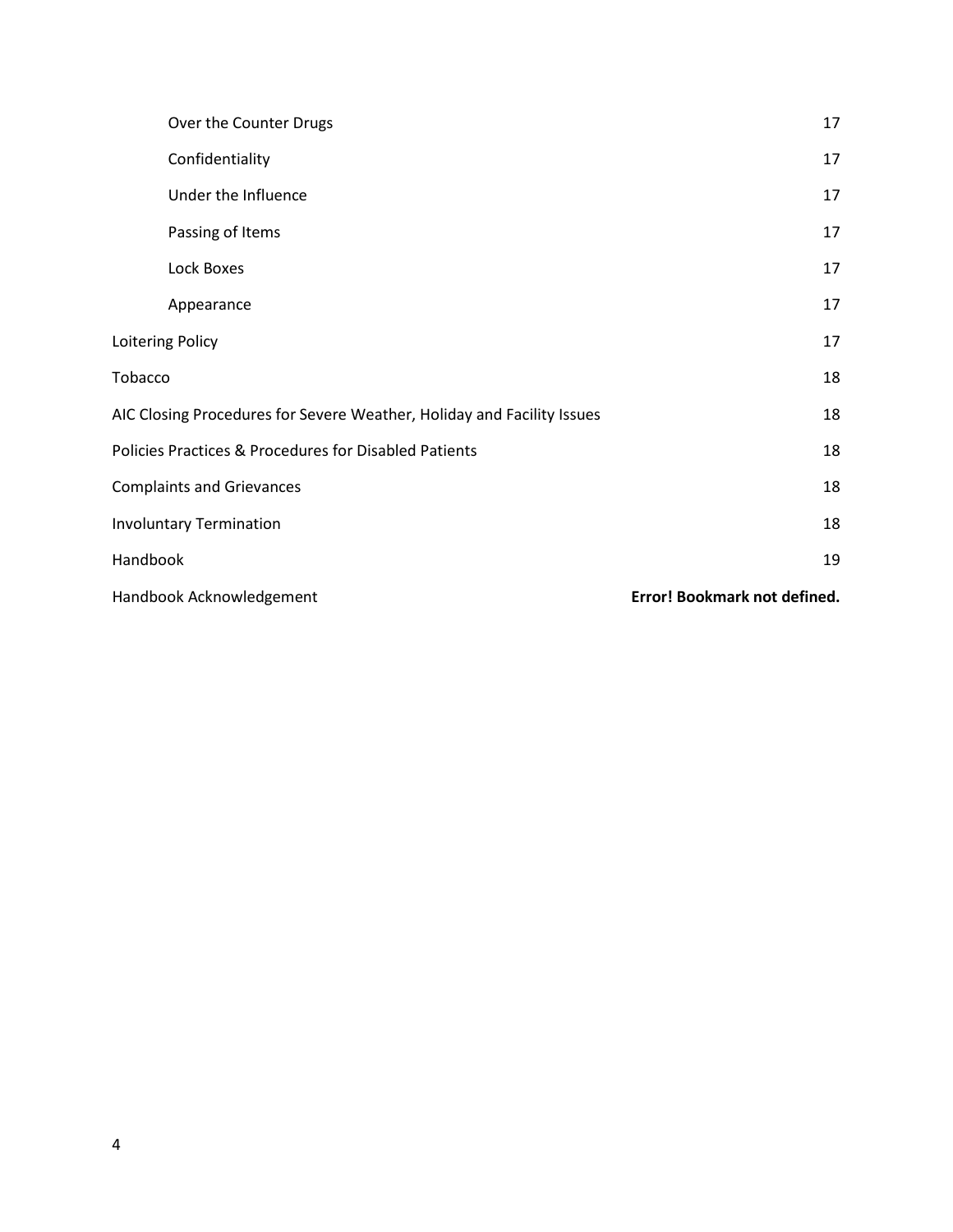

### <span id="page-4-0"></span>**Welcome**

Welcome to Addiction Immediate Care, an addiction treatment program that treats all addictions including opioid addiction. We are pleased that you have selected us to be your treatment provider and we will strive to provide you with the highest quality of treatment. This handbook is provided to orient you to our treatment program.

**IT IS IMPERATIVE THAT YOU READ AND UNDERSTAND YOUR PATIENT HANDBOOK. AT THE BEGINNING OF YOUR TREATMENT, YOU WILL BE ASKED, AFTER YOU HAVE READ THIS BOOK, TO SIGN A STATEMENT SAYING: "***I HAVE RECEIVED THE HANDBOOK AND UNDERSTAND MY RESPONSIBILITIES***."**

# <span id="page-4-1"></span>**Program Description**

Addiction Immediate Care was born out of a need in the community. We are a rapid access program for those in need of addiction and medication assisted treatment.

All patients that come to AIC will be assessed for substance use and mental health disorders by a qualified clinician and psychiatric provider to determine treatment needs and plans.

Our treatment is based on the following beliefs and principles:

- 1. The goal for our patients is to abstain from all substances of abuse and, if preferable to the patient, to eventually taper off of Medication Assisted Treatment (MAT).
- 2. MAT is an available tool in your treatment process to reduce urges. Clinical services that are crucial to successful recovery from addiction include individual and group counseling sessions. Counseling can provide skills needed to prevent relapse, change lifestyles, reduce risks, improve health, and build new healthy relationships as your recovery progresses.
- 3. Each patient will be treated with respect and dignity. We expect that staff will be treated with the same respect. Patients need to work with their counselors to make informed decisions about their treatment needs, plans and goals. Positive changes will be supported, recognized,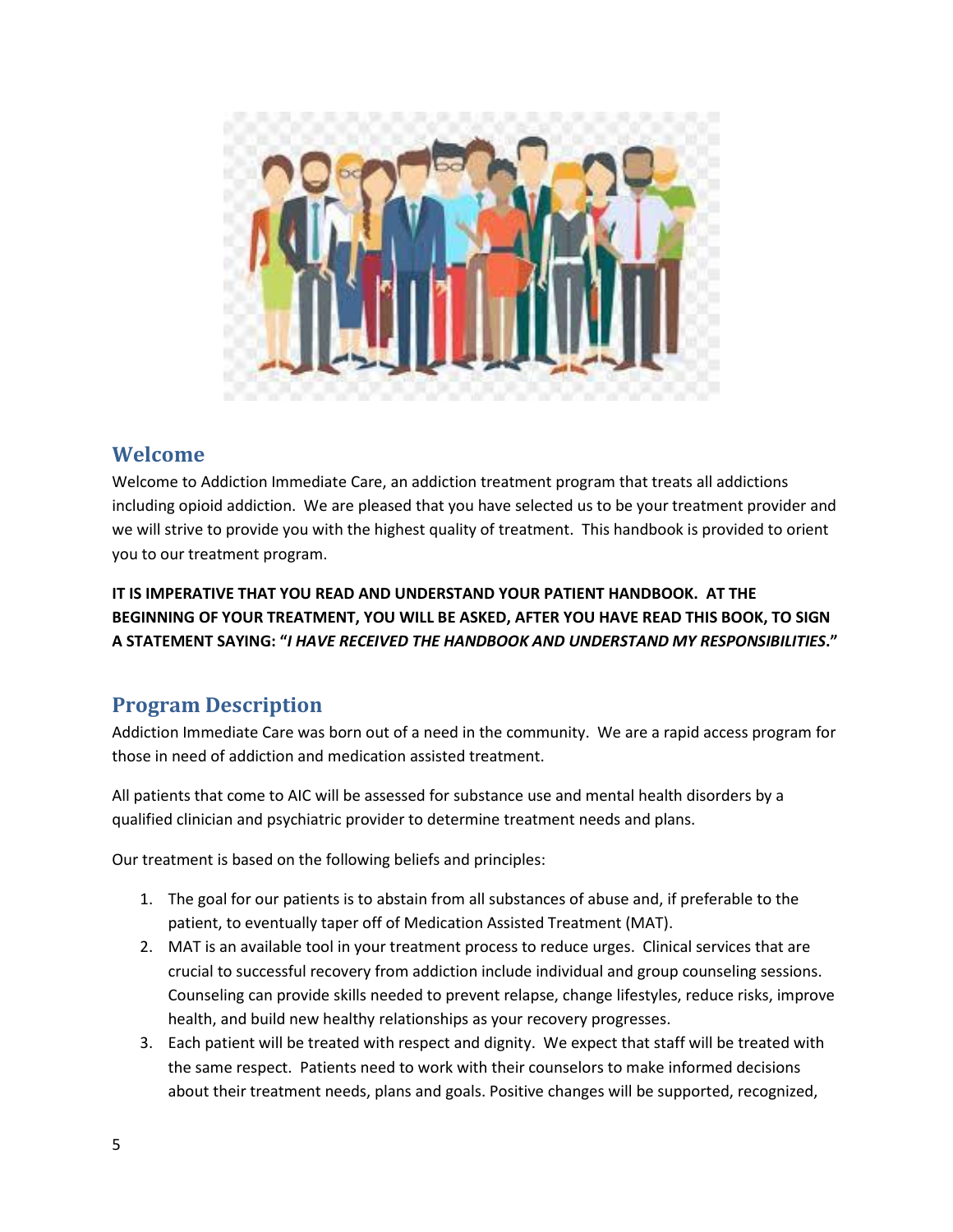and encouraged. We realize that successful abstinence and recovery from addiction requires treating the whole person.

- 4. No single treatment is appropriate for all individuals. Patients with strong spiritual beliefs may benefit from 12-Step programs and outside support groups, while others may respond to various behavioral therapies. Treatment should build on a patient's strengths and preferences. We encourage all patients to vocalize those preferences to their clinician.
- 5. We strive to provide excellent patient services and we value your input. You may submit your concerns and/or suggestions at any time to the Program Coordinator or other AIC team members.
- 6. Recovery from addiction can be a long-term process which may require treatment changes, medical and counselor interventions and in some instances, involuntary taper and suspension of services.
- 7. Our purpose is to provide rapid access to treatment by qualified professionals in an easy to access location that is connected to a large continuum of care.

#### <span id="page-5-0"></span>**Service Delivery Staff**

Our qualified team consists of medical and clinical staff to ensure all patients' needs are met. These include a Medical Director, Nurse Practitioners, Licensed Practical Nurses, Licensed and Master's Level Clinicians, and Medical Assistants.

# <span id="page-5-1"></span>**Types of Services**

#### <span id="page-5-2"></span>**Medication Assisted Treatment (MAT)**

When properly implemented, MAT is a proven treatment that works in conjunction with counseling and medical oversight.

#### <span id="page-5-3"></span>**Rapid Assessment of Patients**

Patients will be seen within 24 hours of contacting the program.

#### <span id="page-5-4"></span>**Medication Evaluation**

Patients will meet with medical professionals to discuss current medications and dosage to assess best treatments moving forward.

#### <span id="page-5-5"></span>**Medication Management**

Ongoing prescribing of MAT, psychiatric and other addiction related medication to assist patients with a whole health approach at recovery.

#### <span id="page-5-6"></span>**Therapy**

Patients are expected to meet with their counselors at least monthly for a minimum of thirty (30) minutes per session (more if clinically indicated). During these counseling sessions, short and long-term goals should be established and reviewed. Progress in treatment will also be addressed, as well as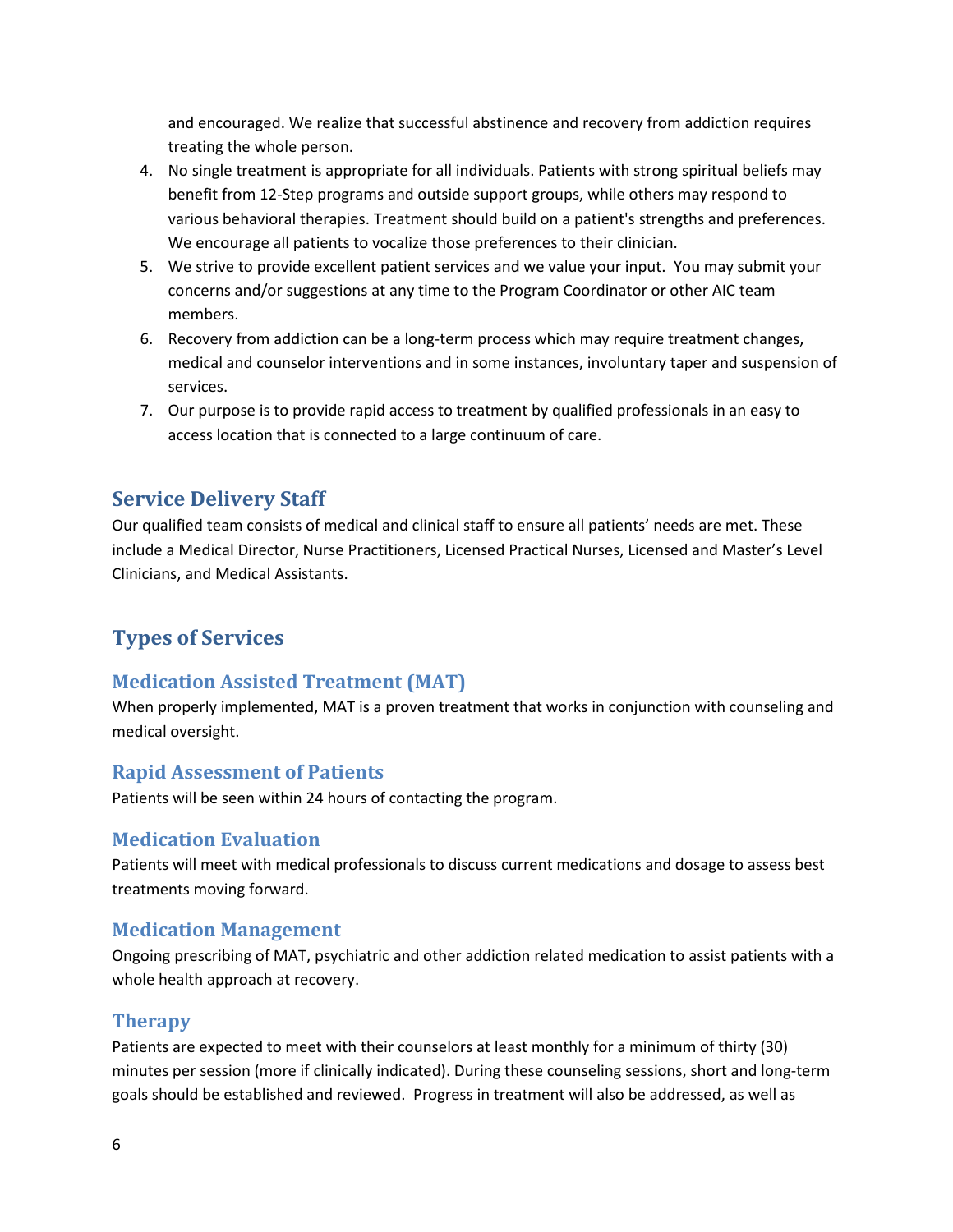situations that impact the patients' recovery/treatment program or the patient's ability to reach their goals.

### <span id="page-6-0"></span>**Group Counseling**

Patients are expected to attend groups according to their treatment level. Patients are expected to participate and contribute to the group process. Attendance is mandatory at group sessions. Group facilitators cannot excuse a patient from attending a group. Any excused absence must be approved by the primary counselor.

### <span id="page-6-1"></span>**Scheduled Appointments**

Patients are required to attend all scheduled appointments, i.e. counseling sessions, group sessions and medical appointments, as requested by program staff. If a patient misses more than three (3) scheduled appointments within a ninety day (90) – day period of time, or has two (2) consecutive absences, the patient will be flagged for non-compliance and possible suspension of MAT and/or program participation will be considered.

## <span id="page-6-2"></span>**Overall Hours of Program Operation**

Program is staffed Monday-Friday 6:00am-2:00pm and Saturday 6:00am-12pm, and Sunday 6:00am-9:00am.

Medication is dispensed Monday-Saturday 6:00am-12:00pm, Sunday 6:00am-9:00am.

# <span id="page-6-3"></span>**Orientation Materials**

Upon admission to AIC all patients will receive the following orientation materials:

- Patient Handbook
- Confidentiality / HIPAA Policy

# <span id="page-6-4"></span>**Treatment Options**

The following are the treatment options at Addiction Immediate Care:

- Medication Assisted Treatment
- Rapid Assessment
- Medication Management
- Therapy/Counseling

# <span id="page-6-5"></span>**Payment Options**

AIC accepts the following forms of payment for services:

- □ Insurance reimbursement
- □ Self-Pay (cash, credit card)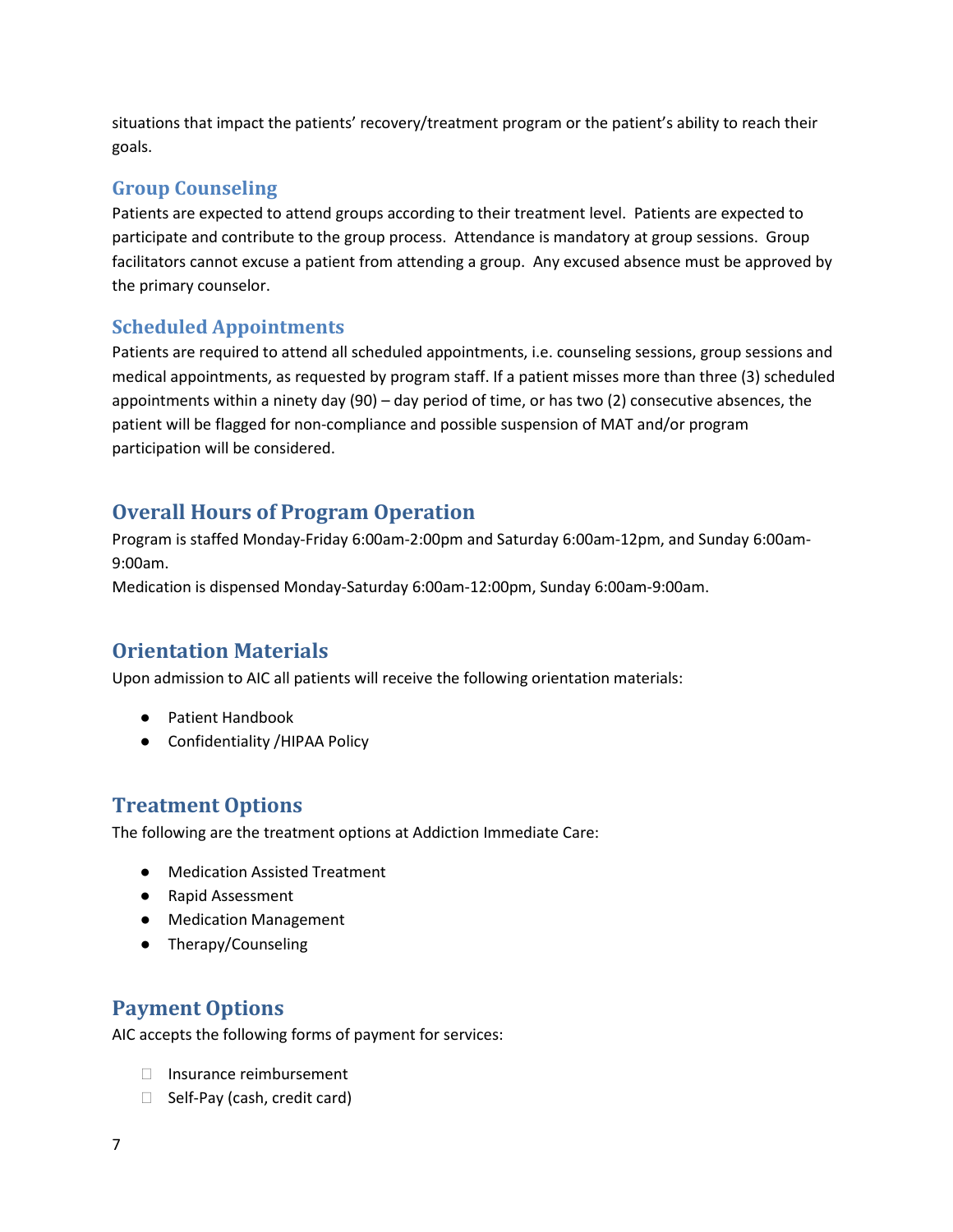o Sliding Scale agreements may be reached dependent on income

#### <span id="page-7-0"></span>**Delinquent Accounts**

An important aspect of your recovery is to accept the financial responsibility of paying your account in a timely manner. We cannot allow patients to maintain outstanding balances. Non-payment of fees will result in loss of take-home privileges, or other possible administrative action.

#### <span id="page-7-1"></span>**Fee Policy**

A majority of insurances are accepted. Co-pays will be collected at time of service. A sliding scale payment option will be made available for those patients without insurance. All patients will have access to the hospital's financial services team to aid with obtaining insurance if desired. **Patients may call our hospital financial counselors at 508-765-3180 to enroll in health insurance.** The only third party funding received by Addiction Immediate Care is from insurance companies.

#### **Eligibility for Services and Needs Assessment**

Eligibility is based on a full biosocial assessment with a clinician followed by a full assessment with a medical provider.

Medication and treatment needs will be recommended based on the results of those assessments and initial lab findings.

### <span id="page-7-2"></span>**Admission to Program Requirements**

The intake process to AIC consists of a clinical evaluation, a medical assessment and a physical exam. As part of the physical exam, blood is collected for lab testing, and any other tests that are deemed necessary. A urine sample is required of all patients at the time of admission to verify drug use. The evaluating physician determines if an individual is a candidate for MAT.

The following information will be collected at intake prior to the patient:

- $\Box$  Basic demographics
- $\Box$  Insurance information (if applicable)
- $\Box$  Copy of patient's government issued photo ID
- □ Reason for referral/presenting problem
- $\Box$  Intake assessment which includes history and current substance use and mental health, medical history including current medications, social history (employment, education, family)
- $\Box$  Previous medication trials and outcomes if applicable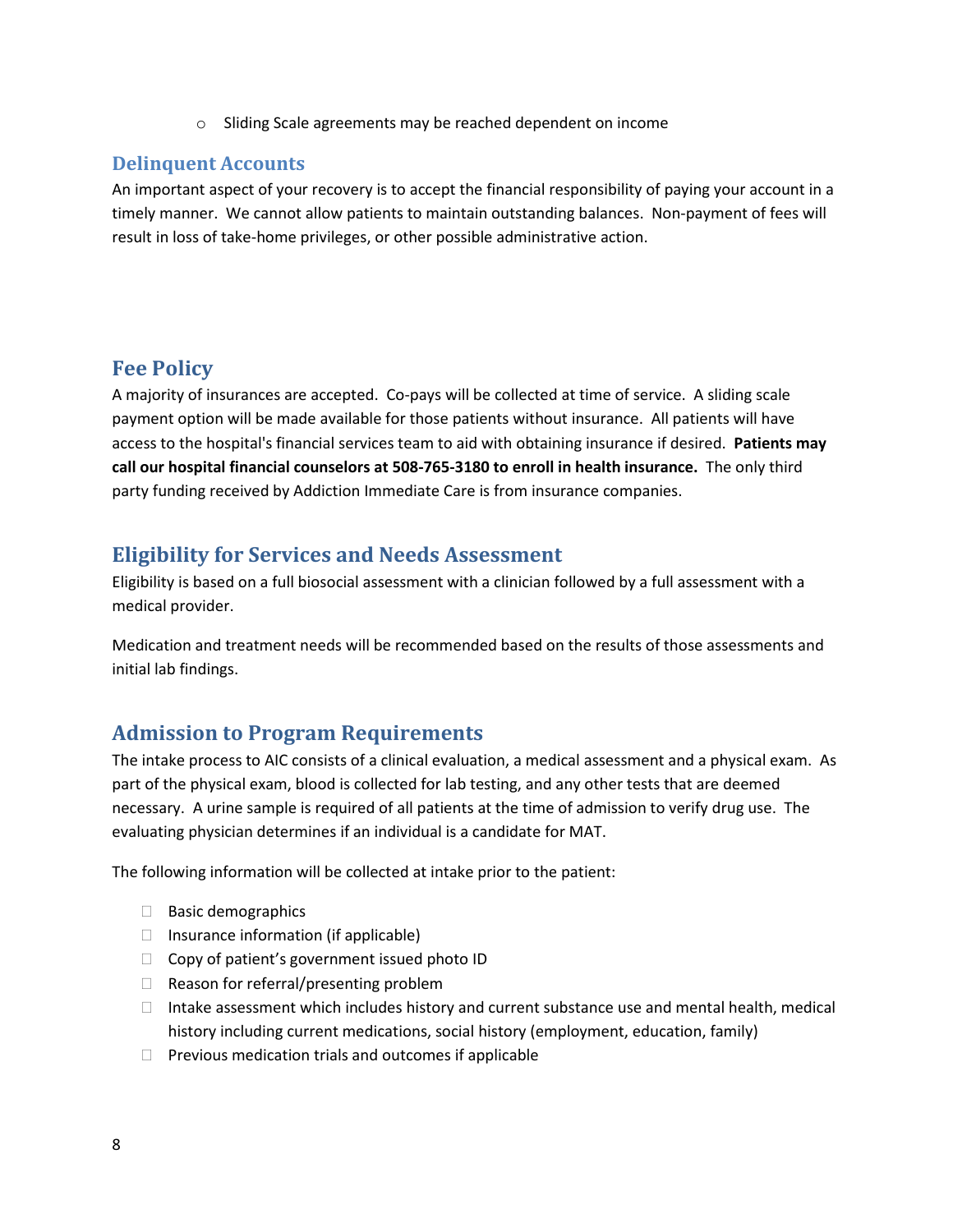# <span id="page-8-0"></span>**The Nature of Opiate Addiction**

Dependency on opiates is a physical illness, as well as a central nervous system disorder, caused by longterm opiate intake. After long term use, the nerve cells, which would normally produce endogenous natural opiates, cease to function normally and degenerate. The user becomes physically dependent on the external supply of opiates.

Abrupt abstinence can cause severe physiological withdrawal symptoms, and can lead to permanent damage to the cardio-pulmonary and central nervous systems. Opiate addiction and dependency requires appropriate medical care and treatment. Medication assisted treatment in conjunction with therapy is an effective tool to assist with opiate addiction. AIC is proud to be involved in your treatment and recovery as you embark on the road to regain and rebuild your life.

# <span id="page-8-1"></span>**Risks and Benefits of Medication Assisted Treatment**

Addiction Immediate Care (AIC) will be utilizing the following medications: Methadone, Buprenorphine and Naltrexone/Vivitrol.

Below is a chart that outlines in a high level overview the benefits and risks of the different treatment modalities/options.

|                                       | <b>Buprenorphine</b>                                                                                                      | <b>Methadone</b>                                                                                                                                                                                          | Naltrexone/Vivitrol                                                                                                                                                   |
|---------------------------------------|---------------------------------------------------------------------------------------------------------------------------|-----------------------------------------------------------------------------------------------------------------------------------------------------------------------------------------------------------|-----------------------------------------------------------------------------------------------------------------------------------------------------------------------|
| <b>Appropriate</b><br><b>Patients</b> | Typically for patients<br>with an OUD who are<br>physiologically<br>dependent on<br>opioids                               | <b>Typically for</b><br>patients with an<br>OUD who are<br>physiologically<br>dependent on<br>opioids and who<br>meet federal or<br>state (whichever is<br>stricter) criteria for<br><b>OTP</b> admission | Typically for patients with<br>an OUD who have abstained<br>from short-acting<br>opioids for at least 7-10<br>days and long-acting opioids<br>for at least 10-14 days |
| Administration                        | Daily oral<br>administration                                                                                              | Daily oral<br>administration                                                                                                                                                                              | Either daily oral<br>administration or a<br>monthly long-acting<br>injection                                                                                          |
| <b>Benefit</b>                        | High retention of<br>patients in treatment<br>that select this<br>medication<br>Reduces illicit opioid<br>use effectively | Most commonly<br>and most studied<br><b>OUD</b> medication in<br>the world<br>High retention of<br>patients in                                                                                            | High retention of patients in<br>treatment that select<br>this medication<br>Reduces illicit opioid use<br>effectively and is known<br>to increase retention in       |
|                                       |                                                                                                                           | treatment that                                                                                                                                                                                            | treatment while decreasing                                                                                                                                            |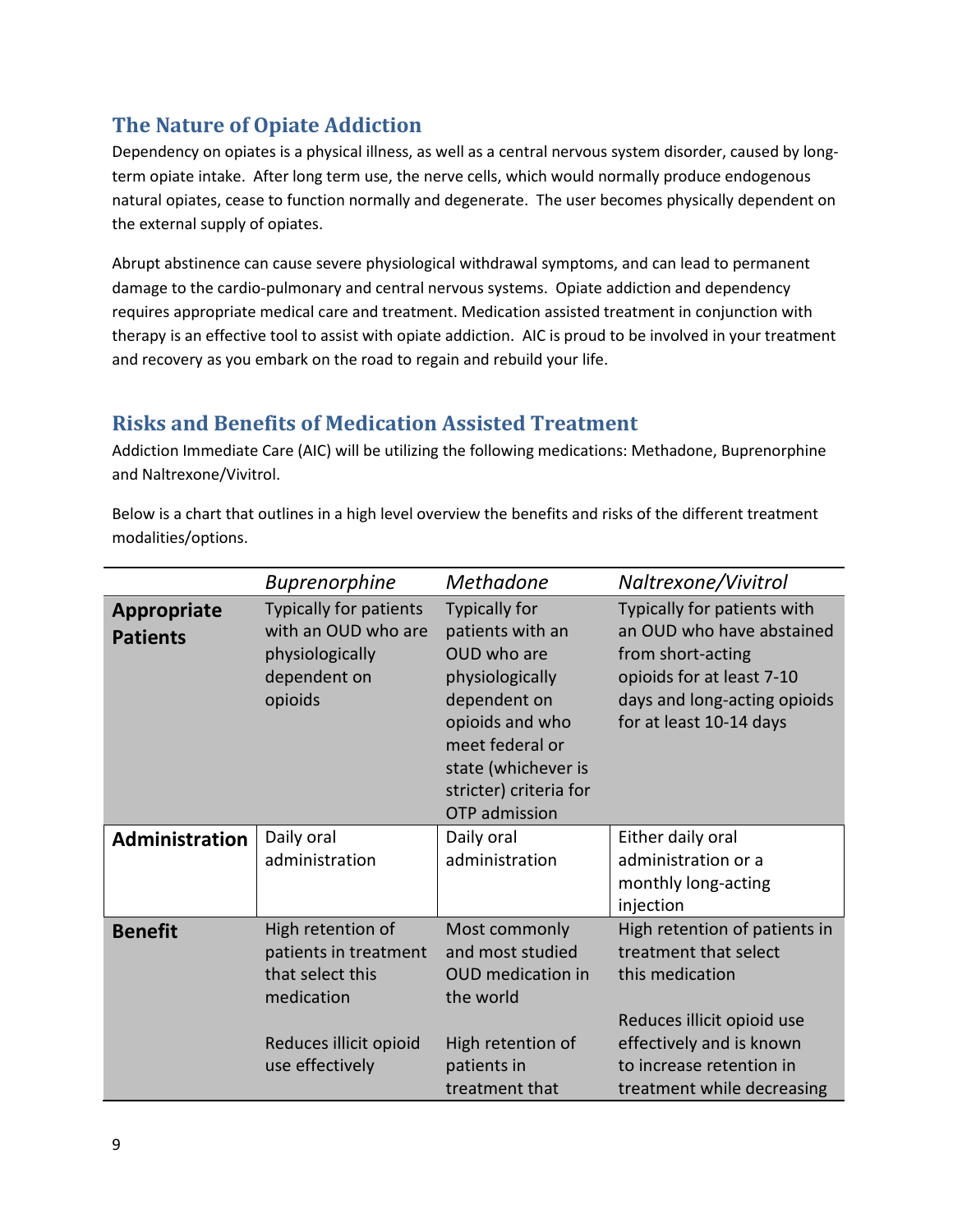|                     |                                    | select this                         | opioid cravings                    |
|---------------------|------------------------------------|-------------------------------------|------------------------------------|
|                     |                                    | medication                          |                                    |
|                     |                                    |                                     |                                    |
|                     |                                    | Reduces illicit opioid              |                                    |
|                     |                                    | use effectively                     |                                    |
| <b>Side Effects</b> | Drowsiness,                        | Constipation                        | Nausea, headache,                  |
|                     | dizziness,                         | Lightheadedness or                  | dizziness, anxiety, tiredness,     |
|                     | constipation, or                   | dizziness                           | and trouble sleeping may           |
|                     | headache may occur                 | Sleepiness or                       | occur                              |
|                     |                                    | drowsiness                          |                                    |
|                     |                                    | Nausea or vomiting                  | In a small number of people,       |
|                     |                                    | Impaired cognition                  | mild opiate withdrawal             |
|                     |                                    | or confusion                        | symptoms may occur,                |
|                     |                                    | Forgetfulness                       | including                          |
|                     |                                    | Impaired balance or                 | abdominal cramps,                  |
|                     |                                    | coordination                        | restlessness, bone/joint           |
|                     |                                    |                                     | pain, muscle aches,                |
|                     |                                    |                                     | and runny nose                     |
| <b>Drug</b>         | Some products that                 | Use of alcohol                      | Some products that may             |
| <b>Interactions</b> | may interact with                  | and/or                              | interact with this drug            |
|                     | this drug include:                 | benzodiazepines                     | include:                           |
|                     | naltrexone, certain                | while taking                        | dextromethorphan,                  |
|                     | pain medications                   | Methadone may                       | diarrhea medication,               |
|                     |                                    | lead to respiratory                 | disulfiram, opioid pain            |
|                     |                                    | depression and                      | or cough relievers                 |
|                     |                                    | death                               |                                    |
| <b>Risks</b>        | Taking this<br>medication after    | It is NEVER safe to                 | Taking Naltrexone after            |
|                     |                                    | use alcohol or                      | recent use of opioids              |
|                     | recent use of opioids              | unapproved                          | induces precipitated<br>withdrawal |
|                     | induces precipitated<br>withdrawal | benzodiazepines                     |                                    |
|                     |                                    | when taking<br>Methadone as it will | Utilizing an opioid on             |
|                     | Unintentional                      | stop breathing                      | top of Naltrexone can lead         |
|                     | pediatric exposure                 | resulting in coma or                | to a potentially fatal             |
|                     | can be life                        | death                               | overdose                           |
|                     | threatening/fatal                  | Accidental ingestion                | Not highly researched              |
|                     |                                    | can be fatal to non                 | for use during pregnancy           |
|                     | Patients will develop              | OUD patients $-$                    |                                    |
|                     | physical dependence                | specifically children               | Injection site reactions can       |
|                     | to this medication                 |                                     | occur                              |
|                     |                                    | Not advisable for                   |                                    |
|                     | May have sedating                  | those with acute                    | Not recommended for                |
|                     | effects                            | asthma and those                    | those patients with                |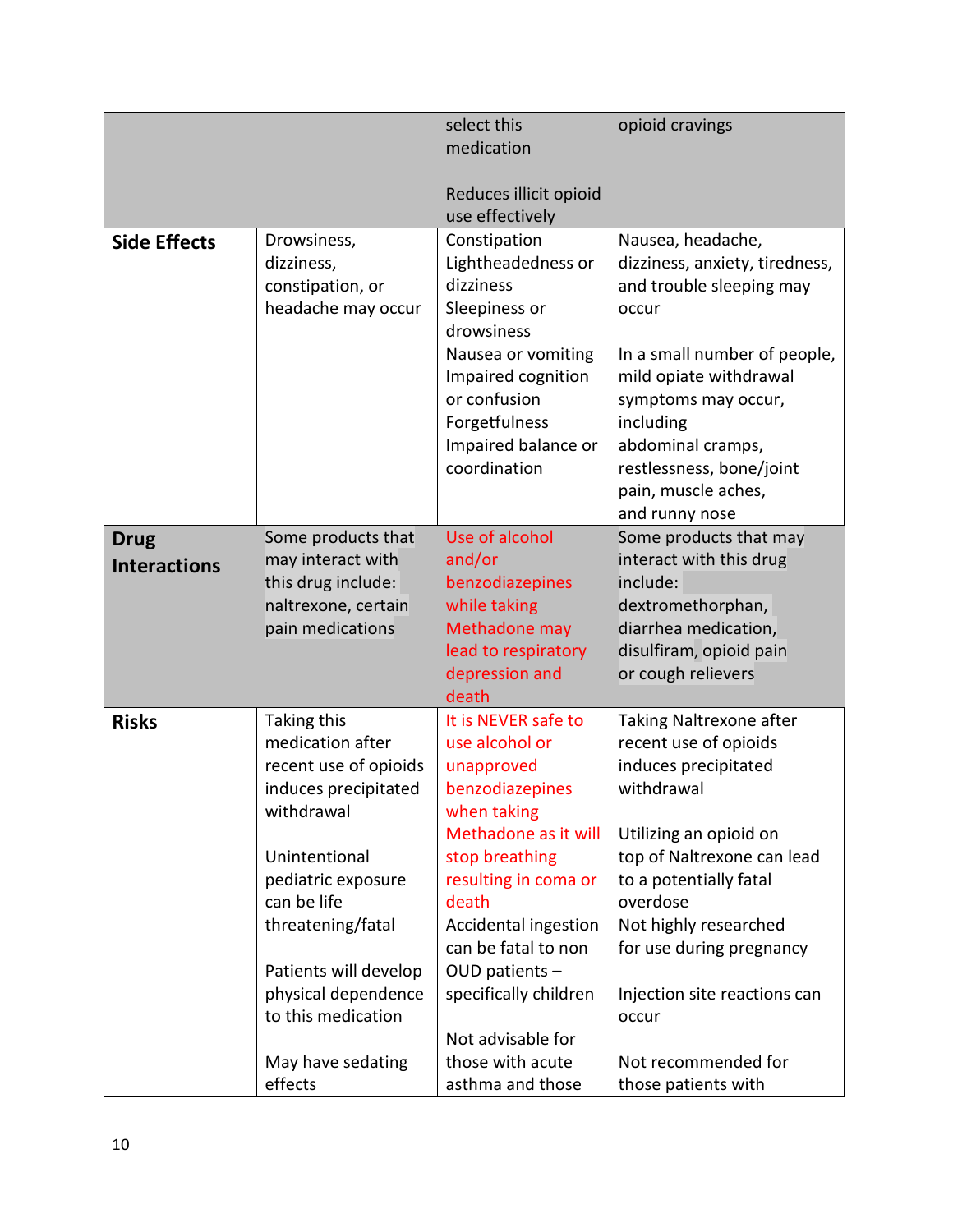|                       | with intestinal     | kidney impairment |
|-----------------------|---------------------|-------------------|
| Pregnant patients     | issues such as      |                   |
| should speak with     | paralytic ileus     |                   |
| their providers about |                     |                   |
| risks of this         | Methadone           |                   |
| medication to babies  | treatment has been  |                   |
|                       | associated with     |                   |
|                       | cardiac issues      |                   |
|                       |                     |                   |
|                       | Patients will       |                   |
|                       | develop physical    |                   |
|                       | dependence to this  |                   |
|                       | medication          |                   |
|                       |                     |                   |
|                       | Pregnant patients   |                   |
|                       | should speak with   |                   |
|                       | their providers     |                   |
|                       | about risks of this |                   |
|                       | medication to       |                   |
|                       | babies              |                   |

# <span id="page-10-0"></span>**Restrictive Criteria for Receipt of Specific Services**

It is up to the medical provider's discretion to restrict certain services if they feel that there is a medical need.

### <span id="page-10-1"></span>**Scheduling Restrictions**

Scheduling restrictions may apply based on insurance coverage, availability of staff, severe weather and payment of outstanding balances, patient availability, and hours of operation.

# <span id="page-10-2"></span>**Aftercare and Follow Up**

Prior to discharge from AIC patients will work closely with their treatment team to develop an aftercare plan. Aftercare plans may include:

- o Community-based self-help such as AA and NA
- o Encouragement to obtain a sponsor and work on self-discovery, personal change and growth
- o Safety planning
- o Relapse prevention planning
- o Developing a recovery support network in addition to sponsor
- o Developing post discharge contact plan in conjunction with patient desire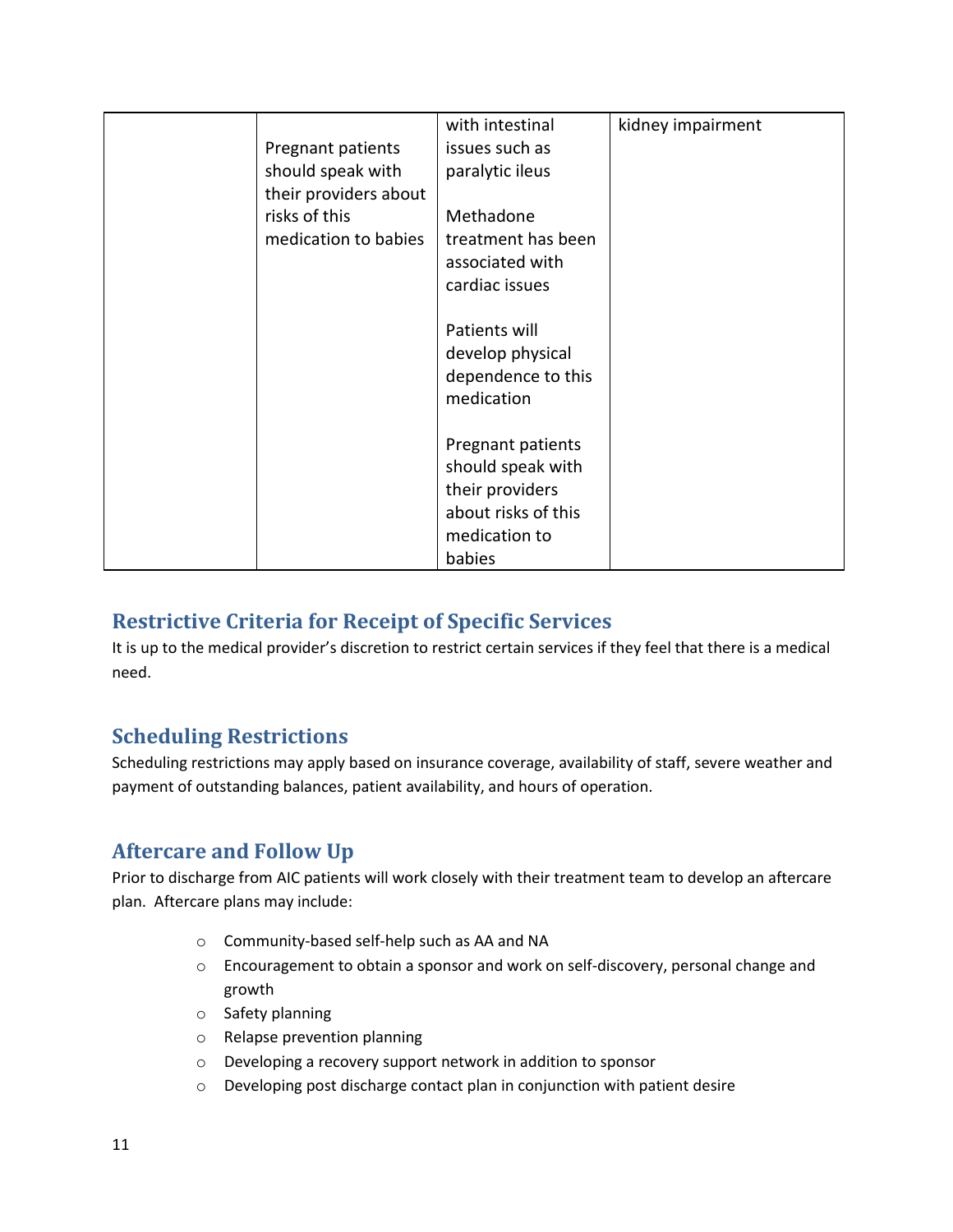# <span id="page-11-0"></span>**Family Support Options**

All interested parties will be given information on social and educational materials for family support services by their clinician. This includes, but is not limited to:

- $\Box$  Family addiction support group see clinician for details
- □ Learn to Cope learn2cope.org
- □ Al-Anon al-anon.org
- $\Box$  Family Therapy see clinician for details
- $\Box$  Alcoholics Anonymous AAWorcester.org for AA meeting directory
- □ Narcotics Anonymous NA.org

## <span id="page-11-1"></span>**Pregnancy/Parenthood**

All pregnant patients, as well as new parents, will have the following materials available to them as well as additional applicable education on the following topics:

- □ Parenting skills
- □ Reproductive health
- ⮚ Neonatal care
- $\Box$  A list of providers that can provide neonatal care, if desired
- □ Parenting support groups
- □ Child care services

### <span id="page-11-2"></span>**Take-Home Medications**

The following criteria must be met in order to be considered for take-home medication doses:

- 1. Absence of recent abuse of drugs including alcohol
- 2. Patient must have consistent program participation
- 3. Absence of serious behavioral problems at the clinic
- 4. Absence of recent criminal activity
- 5. Stability of patient's home environment and social relationships
- 6. Length of time that the patient has participated in comprehensive maintenance treatment
- 7. Assurance that the take-home medication is safely stored and empty take-home bottles returned to the clinic at the patient's next scheduled clinic/window dose
- 8. Whether the benefit derived by the patient from decreasing program contact outweighs the potential risks of medication diversion

If the patient is deemed as a take-home candidate the following guidelines will be adhered to for take home dose quantity and frequency.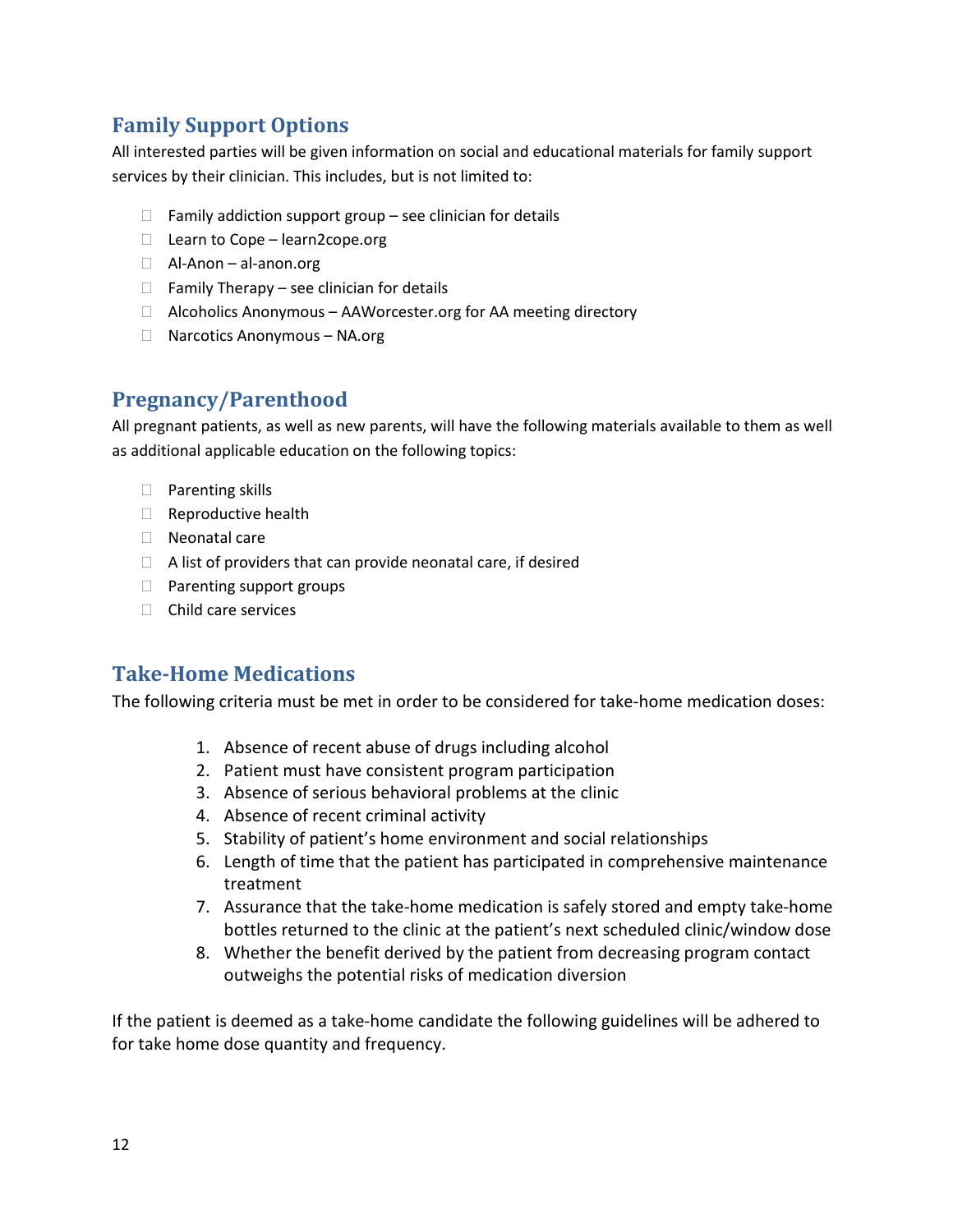| <b>Months in treatment</b> | Take home dose eligibility                                                                                                                                                        |
|----------------------------|-----------------------------------------------------------------------------------------------------------------------------------------------------------------------------------|
| $0 - 2$                    | Patients are not eligible for take-home doses.                                                                                                                                    |
| 3                          | Patients may be eligible for 1 take home dose<br>per week. Patients must have 3 months of<br>negative UAs.                                                                        |
| $4-6$                      | Patients may receive two (2) take-home doses<br>provided patients have negative urines<br>corresponding to months of treatment.                                                   |
| $7 - 9$                    | Patients can receive three (3) take-home doses<br>provided patients have negative urines<br>corresponding to months of treatment.                                                 |
| $10+$                      | Patients may receive six (6) take-home doses<br>provided patients have negative urines<br>corresponding to months of treatment.                                                   |
| 18+ months of treatment    | Patients may receive up to thirteen (13) take-<br>home doses every two weeks after eighteen<br>months (18) of continuous treatment, negative<br>UAs, and a stable methadone dose. |

\**An annual patient take-home agreement form completed and in the patient's record.*

### <span id="page-12-0"></span>**Revocation of Take-Home Medication**

Take-home privileges may be revoked or suspended if the patient does not maintain the behaviors which supported the take home privileges. Suspension or revocations of take-home privileges are NOT subject to appeal with the Department of Public Health. Revocations or suspensions may be appealed to the Clinic Director by written request to schedule an appointment within 72 hours.

# <span id="page-12-1"></span>**Locked Storage Containers**

All patients that are prescribed Methadone as their medication are required within 72 hours of initiation to bring in a locked storage container to AIC. The container will be reviewed and approved by dosing staff and are to be saved in the event of severe weather or emergency closings.

# <span id="page-12-2"></span>**Treatment Phases**

AIC is committed to assisting patients with their recovery. All patients entering treatment will develop goals for a patient centered plan (PCP) in order to determine the necessary length of treatment for each individual.

Patients entering treatment will receive a clinical assessment that takes into account the natural history of addiction as altered by time and treatment. Therefore, treatment tasks are determined in relation to the patient's stage as they enter the program.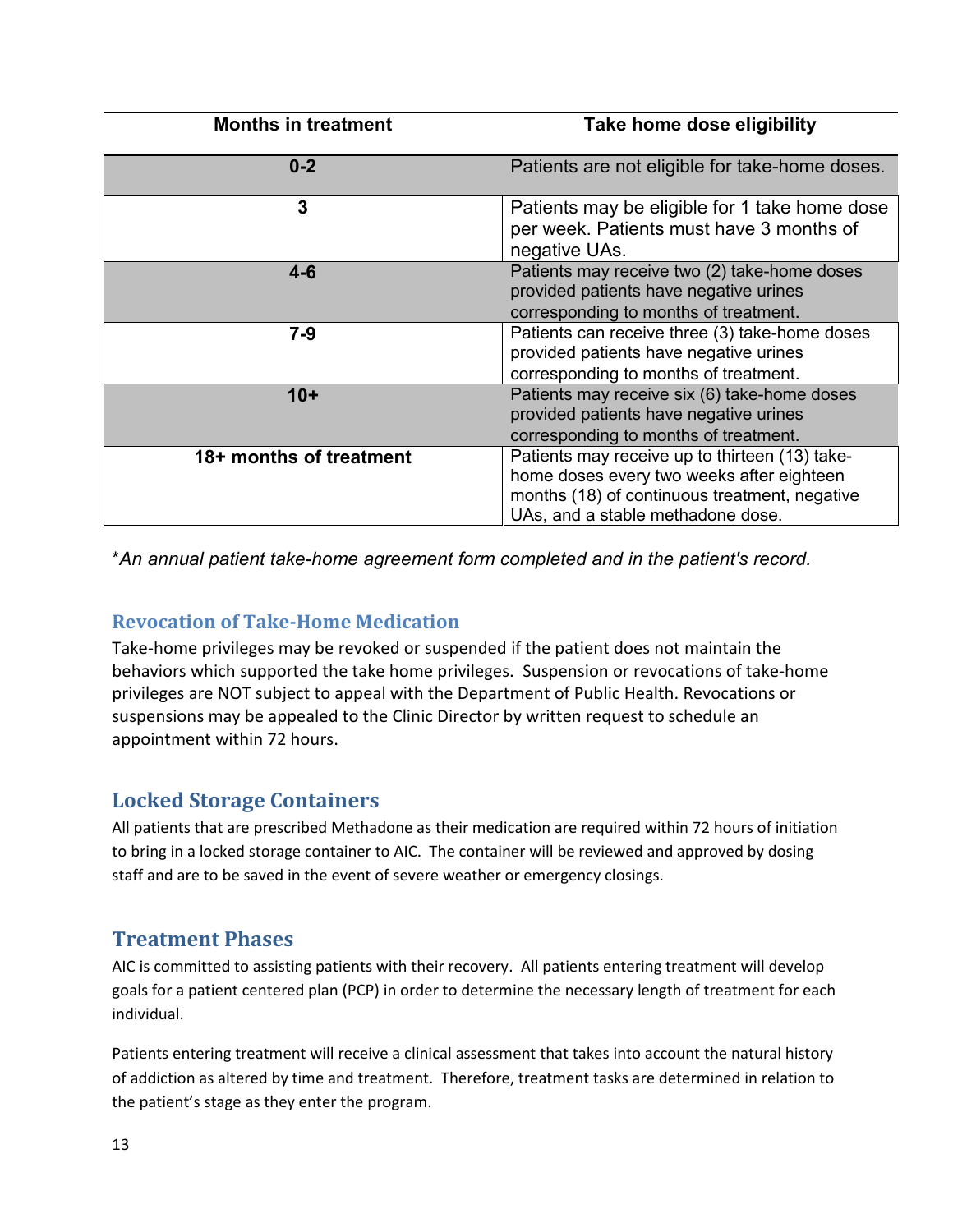- 1. Initial treatment: This phase of treatment is more intensive with more frequent medical and counseling assessments/interventions and may last from 3-7 days.
- 2. Early stabilization: This phase includes the induction phase and can last up to 6 months.
- 3. Long-term treatment
- 4. Medically supervised withdrawal (taper)
- 5. Immediate emergency treatment

## <span id="page-13-0"></span>**General Medical Care**

Routine medical care is not a part of your treatment. Please see your primary care provider for your general medical care. To find a primary care provider or specialty physician currently accepting patients within Harrington Hospital, please call 508-765-3145.

## <span id="page-13-1"></span>**Hospitalization**

If you require hospitalization, your daily dose of MAT may be provided to you by the hospital. Notify the hospital personnel that you are an AIC patient and sign a consent form to release information so AIC can confirm your enrollment and daily dose. If you have take-homes, you need to alert the medical staff. You are not authorized to self-administer take-home medication while under the care of the hospital.

# <span id="page-13-2"></span>**Psychiatric Care**

If you need to see the AIC Medical Director, please coordinate the appointment with your counselor. When you make an appointment, that time is reserved for you so it is important to keep that appointment or call at least 24 hours in advance to change it. If you are seeing a private psychiatrist or primary care doctor, you must sign consent to release information to AIC and the Medical Director will need to approve all medications.

### <span id="page-13-3"></span>**Infection Control**

Patients that have an infectious illness (i.e. productive cough, fever of 100 or above, a wound, skin discharge, etc.) should ask to be evaluated by a nurse. All patients are encouraged to wash their hands after using the bathroom facilities and to practice "Universal Precautions." Patients should wear gloves should they come in contact with blood or bodily fluids. Patients are to be mindful of items that carry the red biohazard labels. The labels are placed on canisters and devices that have potentially infectious materials. Patients should never attempt to open such devices or place any objects within those devices.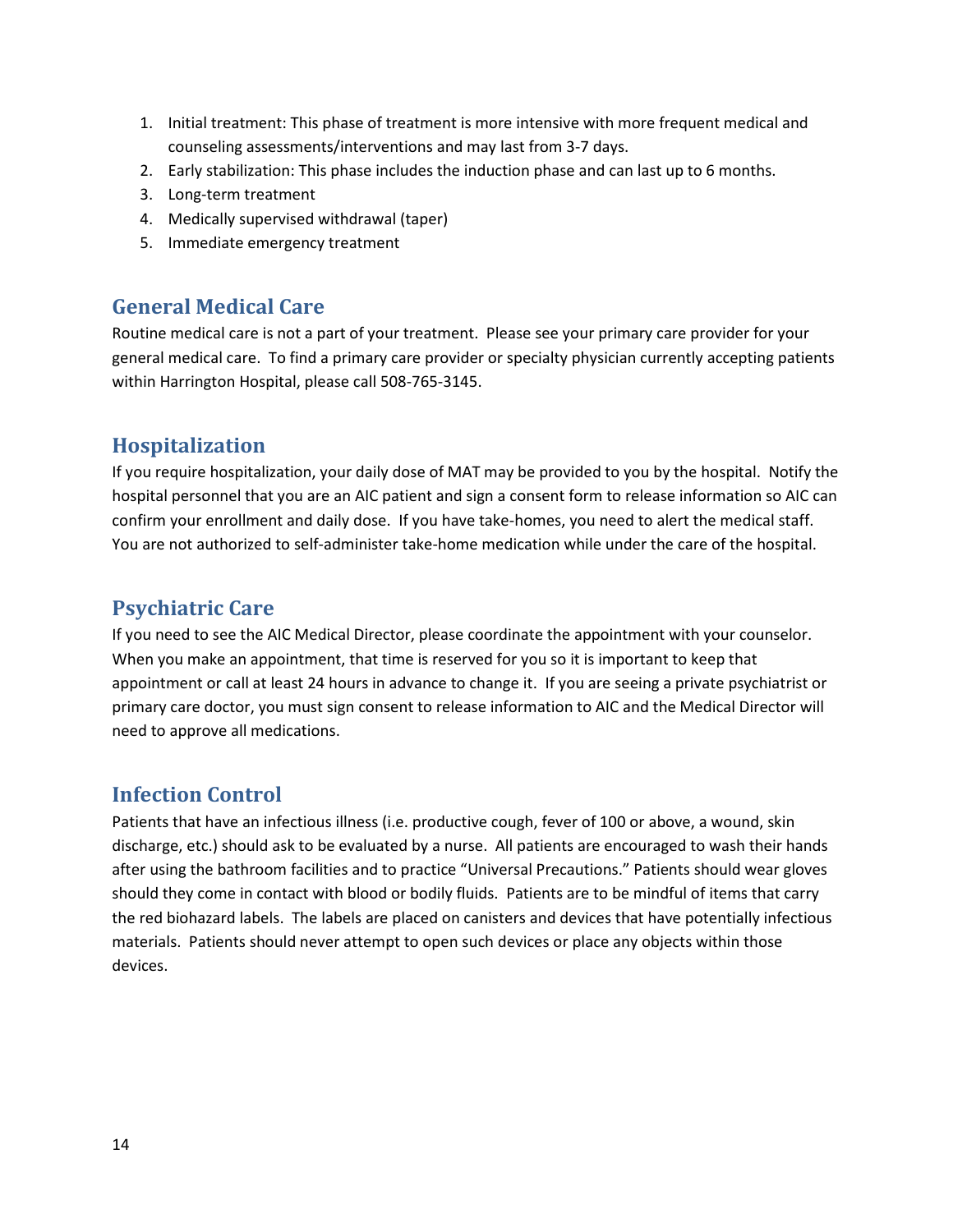# <span id="page-14-0"></span>**Methadone**

#### <span id="page-14-1"></span>**Dosing Rules**

When you arrive at the clinic, you must check-in at the kiosk, via the Engage app on your personal device or at the reception window to scan your ID card/biometrics. Do not bring any water bottles, beverages or any other portable containers into the dispensing area. Children, family or other guests are not permitted in the clinic unless medically necessary.

After taking your dose, you must speak with the dosing person prior to leaving the dispensing area to assure that all medication has been swallowed. After your dose, you must promptly leave the premises. All patients should be fit for dosing. This includes, but is not limited to, zero intoxication from alcohol or other drugs. You may be asked to take a breathalyzer or give a urine sample at any time, or on any day of the month, including Saturday and Sunday. Failure to do so jeopardizes your enrollment in AIC programs.

You may not leave the facility after you have been requested to submit a urine specimen. In the event that you leave the facility before giving your sample, you will not be administered your dose for that day.

#### <span id="page-14-2"></span>**Vomiting Your Dose**

Due to federal and/or state regulations, we may not be able to replace a vomited dose. If you are nauseated, consult with the nursing staff, and do not leave the lobby. Doses vomited outside the clinic, or at home, cannot be replaced. Please notify medical staff if this occurs. If you vomit your medication at the clinic in the presence of a staff member, a partial or full dose may be replaced with the Medical Director's approval.

#### <span id="page-14-3"></span>**Missed Doses**

Consistent dosing is a necessary part of your treatment, therefore missing any dosing day is discouraged.

If you have take-homes and do not present to the clinic for dosing on your scheduled pick-up day, you will be contacted by the clinical and medical team, receive a withdrawal assessment, be required to submit a urine drug screen, and the Medical Director will be consulted regarding your continued takehome eligibility.

#### <span id="page-14-4"></span>**Late Dosing**

You must check in at the clinic at least 15 minutes before dosing hours end. Should an emergency situation arise, you need to call the clinic. Calling the clinic does not guarantee you will be dosed, but consideration may be given to your situation. On rare occasions, the clinic will dose patients up to 30 minutes after normal dosing hours end. Documentation of your circumstances will be necessary for approval of your request by the Medical Director.

Situations that will be considered for late dosing are: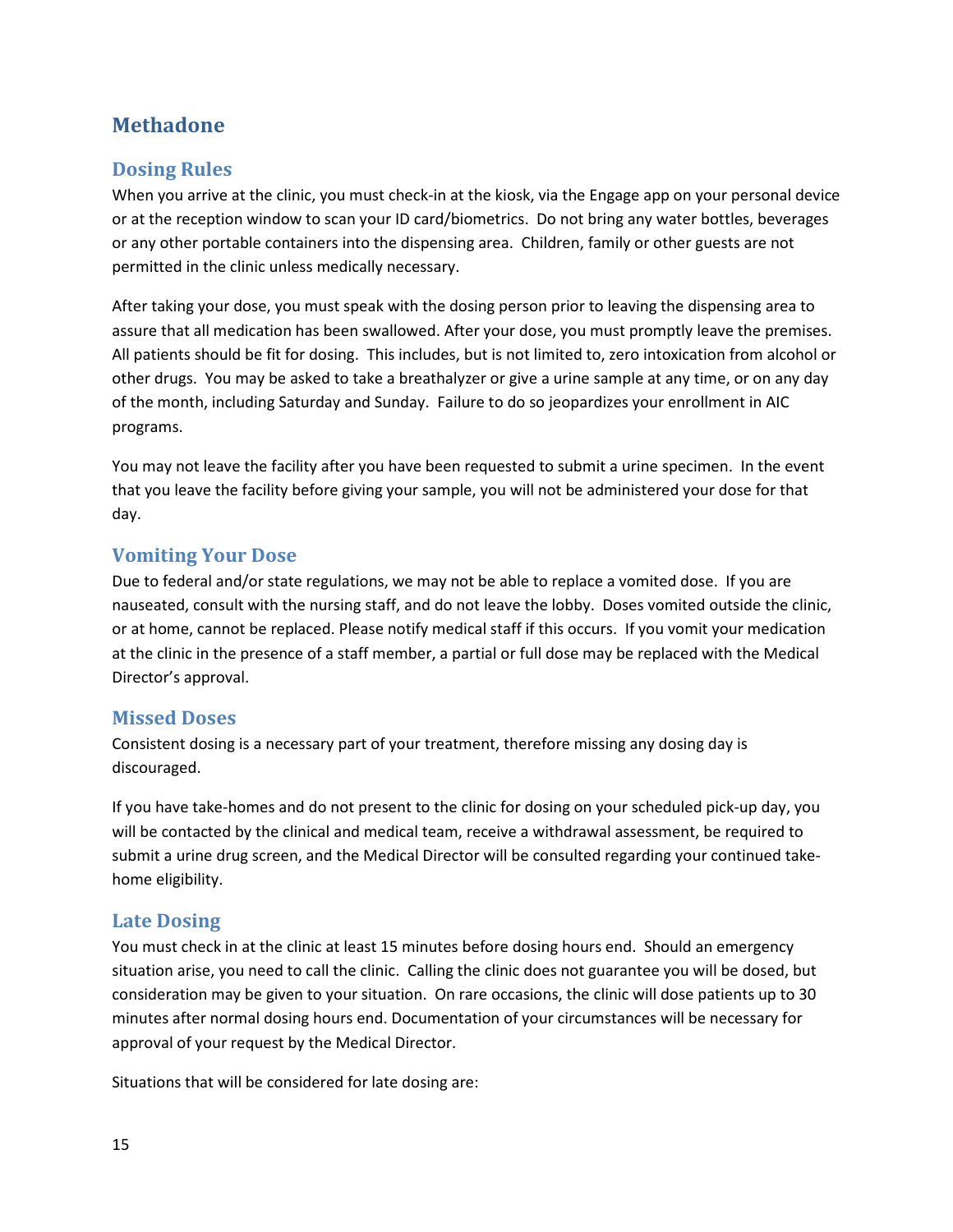- 1. Mechanical malfunction of an automobile
- 2. A medical emergency or appointment
- 3. Law enforcement related delay (i.e. traffic ticket)

*\*Proof of these various situations can be requested by clinic staff*

#### <span id="page-15-0"></span>**Guest Dosing**

AIC does allow for guest dosing. Please consult with AIC staff around the clinic's policy.

### <span id="page-15-1"></span>**Procedures Regulating Access to Patient Records**

Patient specific information is confidential and shall be made available only in conformity with all applicable state and federal laws and regulations regarding the confidentiality of patient records, including but not limited to, 42 CFR Part 2, and 45 CFR Parts 160 and 164 (HIPAA Privacy and security rules) if applicable. Patient records will also be made available upon patient request with all applicable releases signed.

#### <span id="page-15-2"></span>**Program Fundamental Rules**

AIC has a responsibility to provide a safe workplace and therapeutic environment for staff, patients, visitors, and other consumers. There are certain situations which pose a threat to the safety and wellbeing of individuals within the clinic. Violation of any of the following fundamental rules will result in IMMEDIATE DISCHARGE from AIC. In the event a violation occurs, staff will take immediate action towards discharge and to secure the safety of staff and other patients. **There is no appeal for any Fundamental Rule violation that results in immediate discharge**.

#### <span id="page-15-3"></span>**Violent Acts**

Any violent act or aggressive behavior toward another person or that results in the destruction of property (hitting, kicking, punching, throwing things, grabbing, slapping, pushing, physically threatening someone, etc.) may also result in notification of law enforcement.

#### <span id="page-15-4"></span>**Weapons**

Weapons of any kind (knives, firearms, or any other objects for which the intended purpose is to cause bodily harm) are not permitted on the premises at any time, under any circumstance.

#### <span id="page-15-5"></span>**Drug Dealing**

Any suspicion or observation of drug dealing on the premises, including the diverting or selling of Methadone and any other medications is prohibited. Drug dealing violations may also result in notification of law enforcement.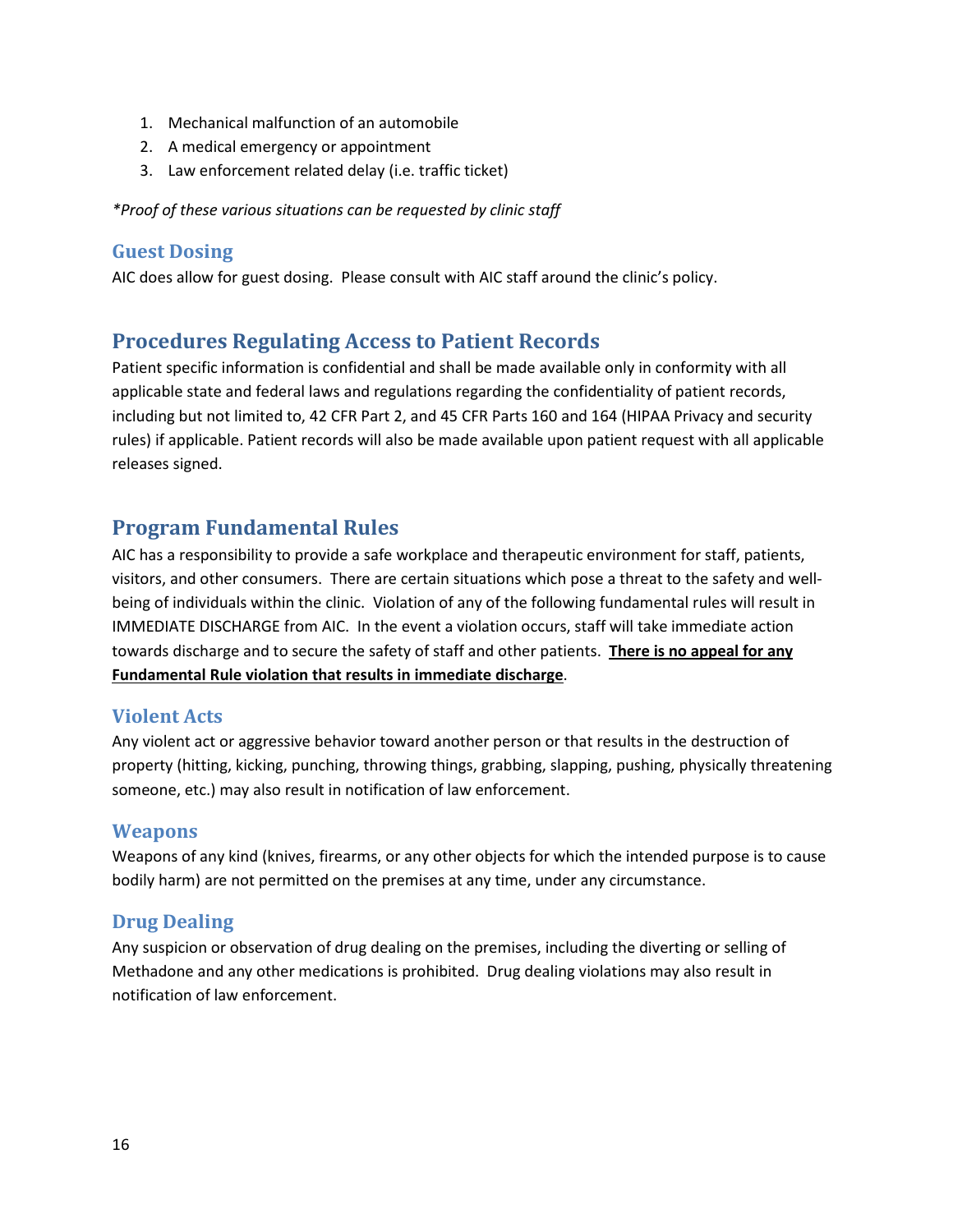#### <span id="page-16-0"></span>**Unacceptable Behaviors**

The following behaviors are unacceptable and all violations will result in consequences, up to and including, discharge from the clinic.

#### <span id="page-16-1"></span>**Communicating a Threat**

Verbal threats, blatant or implied, communicated to staff or other patients.

#### <span id="page-16-2"></span>**Prohibited Acts**

Crimes committed on the premises, including but not limited to, stealing, vandalism, breaking and entering, Medicaid Fraud, etc. Any crime committed will be reported to law enforcement.

#### <span id="page-16-3"></span>**Harassment**

Harassment of any kind will not be tolerated. If a patient feels that he or she is being harassed, they should inform their counselor concerning the situation.

#### <span id="page-16-4"></span>**Over the Counter Drugs**

Distributing or sharing any medication with others is prohibited. All medications should be in their original container.

#### <span id="page-16-5"></span>**Confidentiality**

Treatment is a private matter and what is said in group is not to be discussed with anyone you see in the group or in the AIC clinic. Due to confidentiality concerns, cell phone use is not permitted while in the clinic.

#### <span id="page-16-6"></span>**Under the Influence**

Participation in treatment services while under the influence of drugs or alcohol is not permitted. Law enforcement will be notified in the event someone leaves the premises under the influence and is driving a motor vehicle.

#### <span id="page-16-7"></span>**Passing of Items**

The passing or exchanging of ANY items (money, cigarettes, etc.) on AIC property is prohibited.

#### <span id="page-16-8"></span>**Lock Boxes**

The sharing of lock boxes is not permitted.

#### <span id="page-16-9"></span>**Appearance**

Any clothing that advertises substance abuse or other offensive, vulgar, or abusive content or clothing that reveals the back, chest, stomach, or undergarments is not AIC appropriate dress.

### <span id="page-16-10"></span>**Loitering Policy**

Loitering is defined as remaining on the premises for more than 15 minutes without a scheduled appointment or legitimate reason for being on the premises. The premises include the clinic, landscaped areas and parking lot. AIC patients will schedule their appointments in such a way that they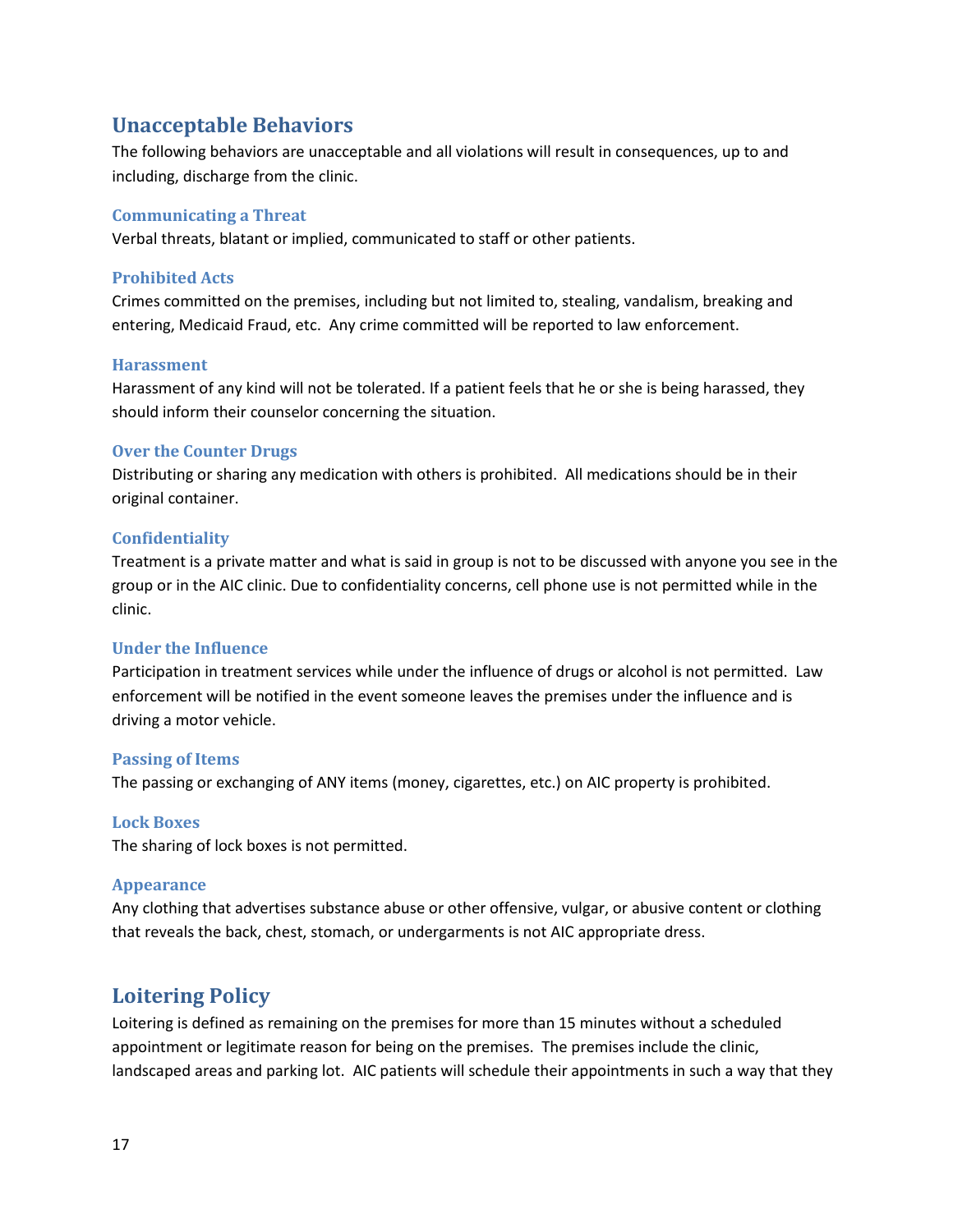do not require long wait times in between appointments. If this is unavoidable, patients will be expected to leave the premises and return at their scheduled appointment times.

#### <span id="page-17-0"></span>**Tobacco**

AIC is a tobacco-free environment. We recognize that the use of tobacco products adversely affects the health of its consumers. We also recognize that Nicotine is a chemical with highly addictive properties. The use of tobacco on AIC property is prohibited. AIC staff will be happy to provide you education on smoking cessation if you are interested in quitting.

## <span id="page-17-1"></span>**AIC Closing Procedures for Severe Weather, Holiday and Facility Issues**

In the event that AIC is closed for severe weather, holiday or facility issues all patients will be notified as quickly as possible with a minimum lead time of one day prior to clinic closing. Patients will be notified by written notification at the AIC clinic, email notifications to all patients via patient portal, as well as verbal notification at the dosing window. Those that are scheduled to dose will also receive a phone call from AIC staff one day prior to closing.

#### **AIC is prepared for all disasters including a pandemic.**

#### <span id="page-17-2"></span>**Policies Practices & Procedures for Disabled Patients**

No patient will be refused services based on age, gender, race/ethnicity, religion, bariatric status, sexual orientation, disability or socioeconomic status. Addiction Immediate Care is ADA compliant and has accommodations for every age and disability.

Access assistance or alternative settings will be provided to those with complex medical needs who cannot be accommodated in the clinic setting. All patients must be able to enter the clinic or alternative setting to receive treatment by AIC.

#### <span id="page-17-3"></span>**Complaints and Grievances**

Any complaints or grievances against AIC will be addressed within 2 business days. All verbal complaints should be referred to the Quality department at Harrington Memorial Hospital (508)765-3046 (select option 2). Written complaints or grievances may also be mailed to Harrington Memorial Hospital at 100 South Street, Southbridge MA, 01550. The Bureau of Substance Addiction Services may also be contacted at (617)624-5171.

#### <span id="page-17-4"></span>**Involuntary Termination**

Patients who receive written notice of involuntary termination and would like to appeal must do so in writing within 2 business days of receiving the written notice at the AIC clinic. Written requests for a hearing may be left at the reception desk or at the dosing window. All received responses will be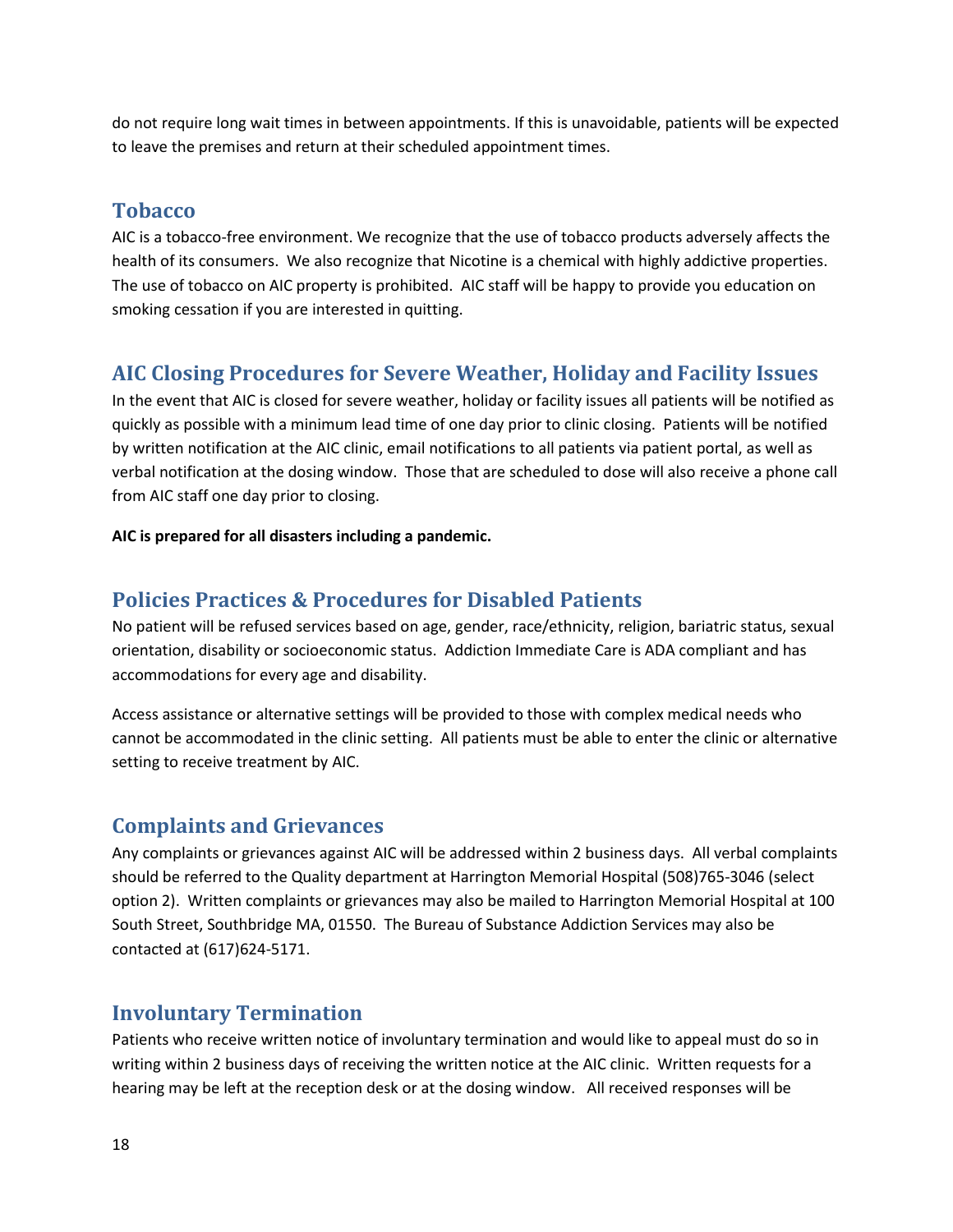reviewed daily and patients will be scheduled for a hearing within 10 business days. In the event the patient would like to request an appeal to a hearing outcome the outcome form may be directly faxed to BSAS at 617-624-5395.

# <span id="page-18-0"></span>**Handbook**

The Handbook is available as a paper copy which can be provided to you by the program. An electronic version of the handbook is available a[t www.harringtonhospital.org/aic](http://www.harringtonhospital.org/aic)